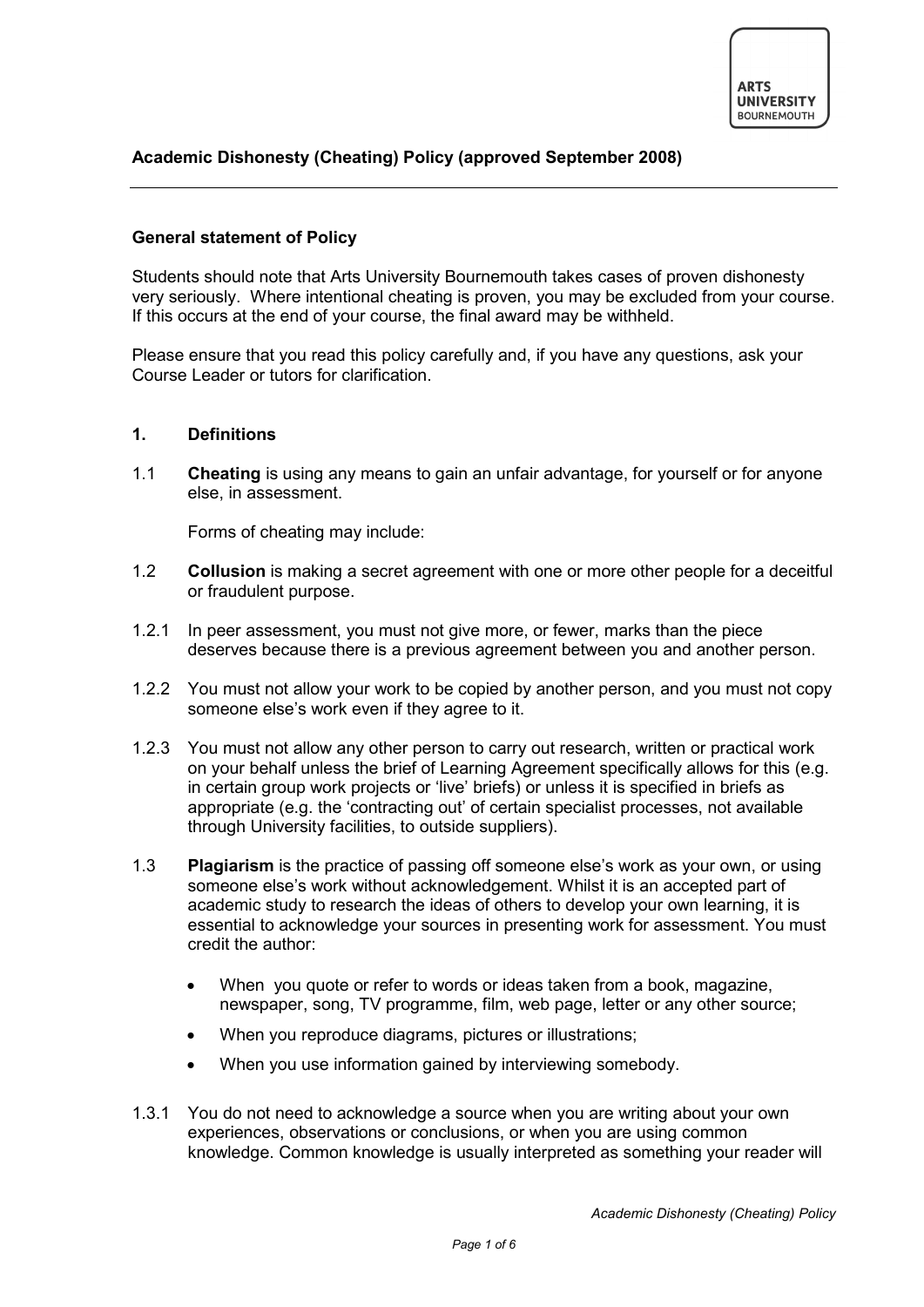already know or could easily find in general reference sources, or common sense observations.

#### **2. Introduction to academic dishonesty**

- 2.1 Tutors will encourage and help students to examine and check their own work to ensure that the work of others is correctly acknowledged before submission.
- 2.2 In order to ensure fairness in assessment for all students, tutors will actively seek to detect plagiarism by any appropriate means, including computer testing of texts for copying, internet searches and library searches.
- 2.3 The University will continue to monitor all electronic and/or internet-based methods of detection, and will not use any which may run counter to its policies on intellectual property. Students will be informed if any electronic detection methodology might store their work, and will have the option of anonymous submission.

#### **3. Suspicion of cheating**

- 3.1 If a tutor suspects an occurrence of cheating, plagiarism or collusion, they must inform the Course Leader. In the event that plagiarism is suspected, it is the tutor's responsibility to identify the alleged source. If the source cannot be identified, the case may still be progressed, but the onus of proof rests with the tutor.
- 3.2 If the Course Leader considers that there is a prima facie case to answer, they will meet with the student or students concerned, and with relevant tutors. This meeting is an initial opportunity for the student to indicate the sources used, and hence to show that no cheating has taken place.
- 3.3 If sufficient grounds for concern remain, the Course Leader will inform the Chair of the Examination Board, who convenes an investigative panel, normally comprising:
	- Chair of the Examination Board
	- Course Leader
	- Relevant tutors
- 3.4 The student has the right to present a case to the panel, but not to be accompanied by a friend, relative or other representative. No decision on the result of the student's assessment will be reached until the facts have been established and the issue resolved.
- 3.5 The purpose of the panel meeting is to determine the students understanding of the subject area, and the argument(s) presented in the work. The panel will therefore usually ask a range of questions, with reference to the submission, to test the student's knowledge. This will determine whether or not there is a *prima facie* case to answer. If the panel finds that there is a case to answer, it will consider the following matters:
	- The extent and severity of the cheating (for instance, the amount of text copied without acknowledgement, and its centrality to the argument)
	- The level and academic experience of the student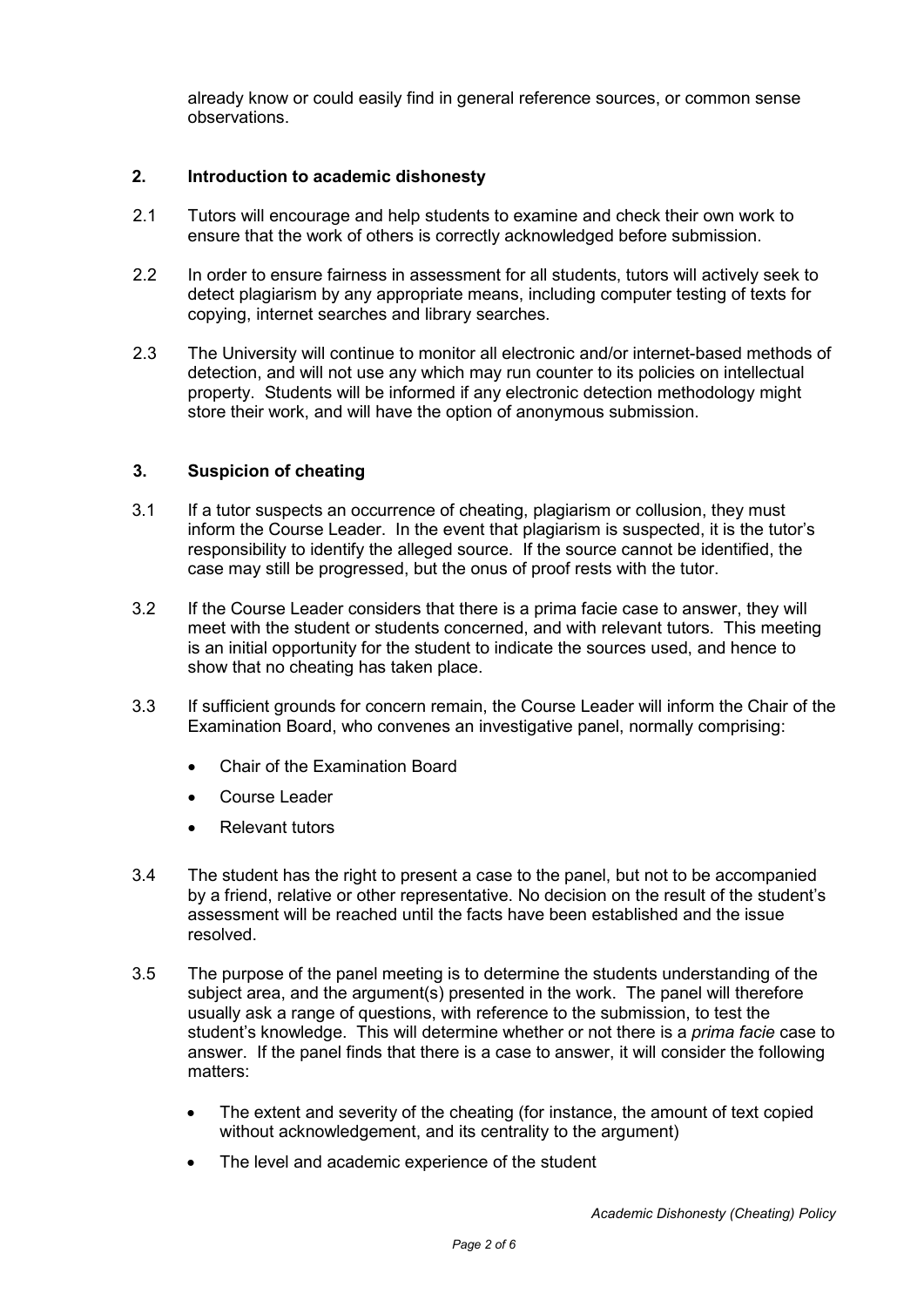- The information previously provided to the student cohort about academic dishonesty
- The extent to which there was an intent to deceive or cheat.
- 3.6 The panel will decide the case on the balance of probabilities.
- 3.7 If the panel finds that that the case is not proven, the student will be notified and no further action will be taken. The work will be marked at face value, and the outcome recorded. No paperwork relating to the panel meeting will be kept on the student's file.
- 3.8 If the panel finds that the case is proven, the following penalties are available:
	- (i) A discharge conditional on future behaviour
	- (ii) The award of a capped pass grade of 40%
	- (iii) Failure of the unit with a requirement to retrieve the assessment of the failed unit, with a maximum available mark of 40%. The panel may further decide if the unit is to be reassessed on the basis of a Retake.
	- (iv) A requirement that the student repeats the taught unit and all assessment
- 3.9 In the event that the panel considers that a more severe penalty would be appropriate, it will refer the case to the Deputy Vice Chancellor's Panel, as described below. It will also forward its recommended penalty, together with its rationale for this penalty.
- 3.10 This outcome will be reported to the student in writing within two working days of the meeting.
- 3.11 If the process is complete at this stage, the outcome will be reported to the next Examination Board and minuted. The University Secretary should be notified of the outcome of any case where a penalty is imposed.

### **4. Deputy Vice Chancellor's Panel**

- 4.1 The Deputy Vice Chancellor's Panel is established only following the referral of a case from a panel chaired by the Examination Board. The Panel comprises the Deputy Vice Chancellor (Chair), a Dean of a different School, or their nominee; and the University Secretary; or their nominee.
- 4.2 The panel will meet as soon as is practicable, and normally within ten working days of the referral, although, as the Deputy Vice Chancellor's involvement cannot be delegated, there may be occasions where a longer time period is required.
- 4.3 The student will be given at least five working days' notice of the hearing. The documentation will comprise the recommendation of the initial panel, and all members of the Panel will receive a copy of this in advance.
- 4.4 The student has the right to attend for interview with the panel if they so wish, accompanied by a friend or another member of the University community but not by a legal representative. The person accompanying the student has a right to address the meeting but not to answer questions on behalf of the student.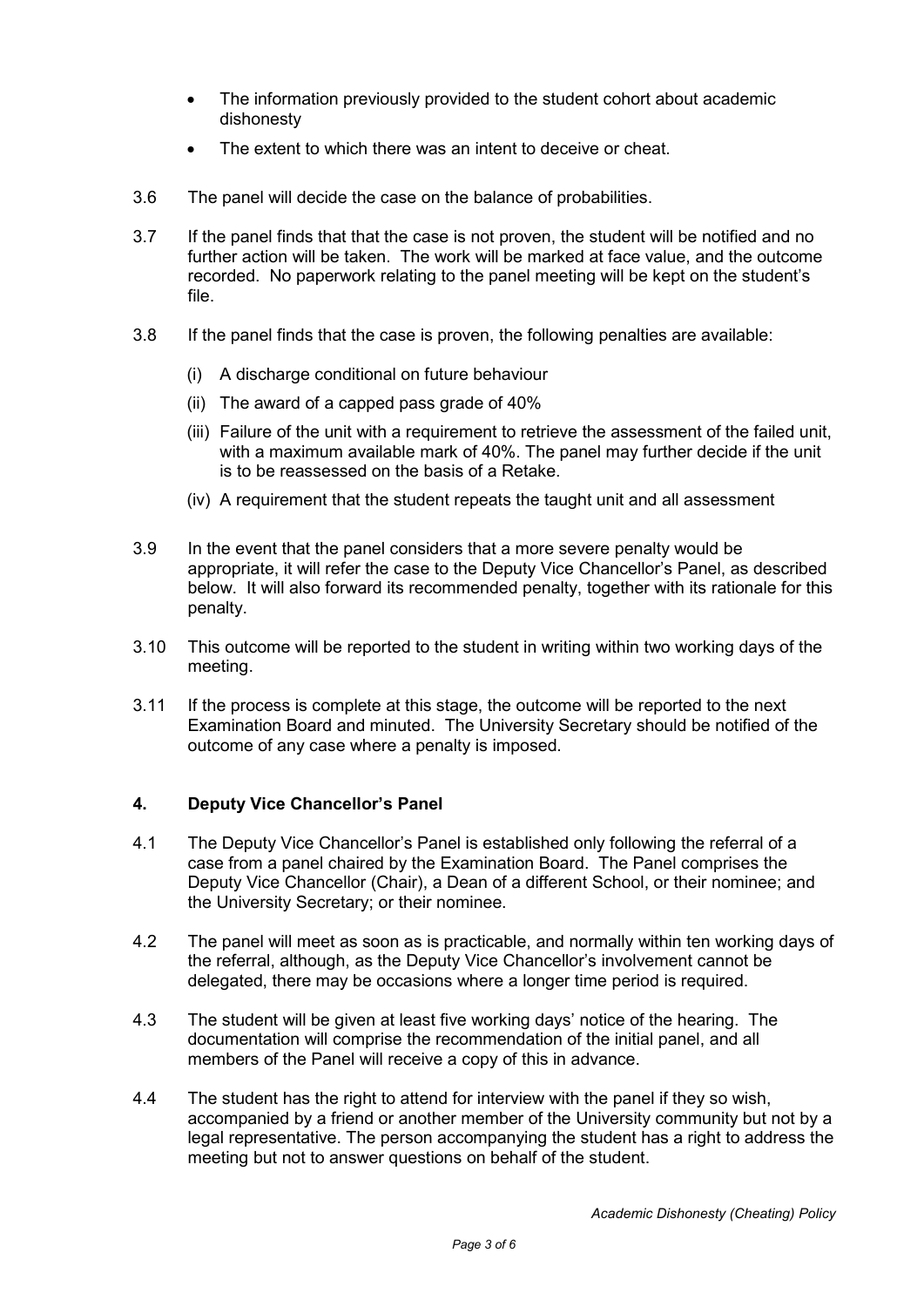- 4.5 The Deputy Vice Chancellor will nominate a Secretary to the Student Disciplinary Panel.
- 4.6 Notes will be taken of all meetings of the Panel, but no sound or other recording equipment shall be used without the consent of the Chair.
- 4.7 The case, including the recommendation of the panel, will be presented by the Chair of the initial panel. The student will be invited to present their defence, and to offer any mitigating circumstances. In the event that the student wishes to present any supporting evidence, or to call any witnesses, they are permitted to do so provided this has been notified to the Chair at least two clear working days in advance of the hearing. Witnesses whose names have not been submitted in accordance with this condition will not be permitted to give evidence save at the sole discretion of the Chair of the Student Disciplinary Panel.
- 4.8 Both the Deans bringing the case, and members of the Panel, may cross-examine the student and witnesses called by the student.
- 4.9 Once the panel is satisfied that it has heard all the evidence, it will continue its deliberations in private. It will consider the case, and will take into account:
	- The extent and severity of the cheating (for instance, the amount of text copied without acknowledgement, and its centrality to the argument)
	- The level and academic experience of the student
	- The information previously provided to the student cohort about academic dishonesty
	- The extent to which there was an intent to deceive or cheat.
- 4.10 The panel will decide the case on the balance of probabilities.
- 4.11 If the panel finds that that the case is not proven, the student will be notified and no further action will be taken. The work will be marked at face value, and the outcome recorded. No paperwork relating to the panel meeting will be kept on the student's file.
- 4.12 If the panel finds that the case is proven, it will determine the appropriate penalty. The range of penalties available to the Deputy Vice Chancellor's Panel, include all those noted at para 3.8 above, but also include
	- (v) A requirement that the student repeats the year.
	- (vi) Termination of studies at the University with credit awarded at the level but not for the unit. Termination of studies at the University with no credit awarded for the level at which the offence occurred.
- 4.13 These penalties may only be imposed by a meeting of the Deputy Vice Chancellor's Panel.
- 4.14 The Deputy Vice Chancellor will report the panel's decision to the student in writing within two working days of the meeting.
- 4.15 The outcome of the process will be reported to the next Examination Board and minuted. The University Secretary should be notified of the outcome of any case where a penalty is imposed.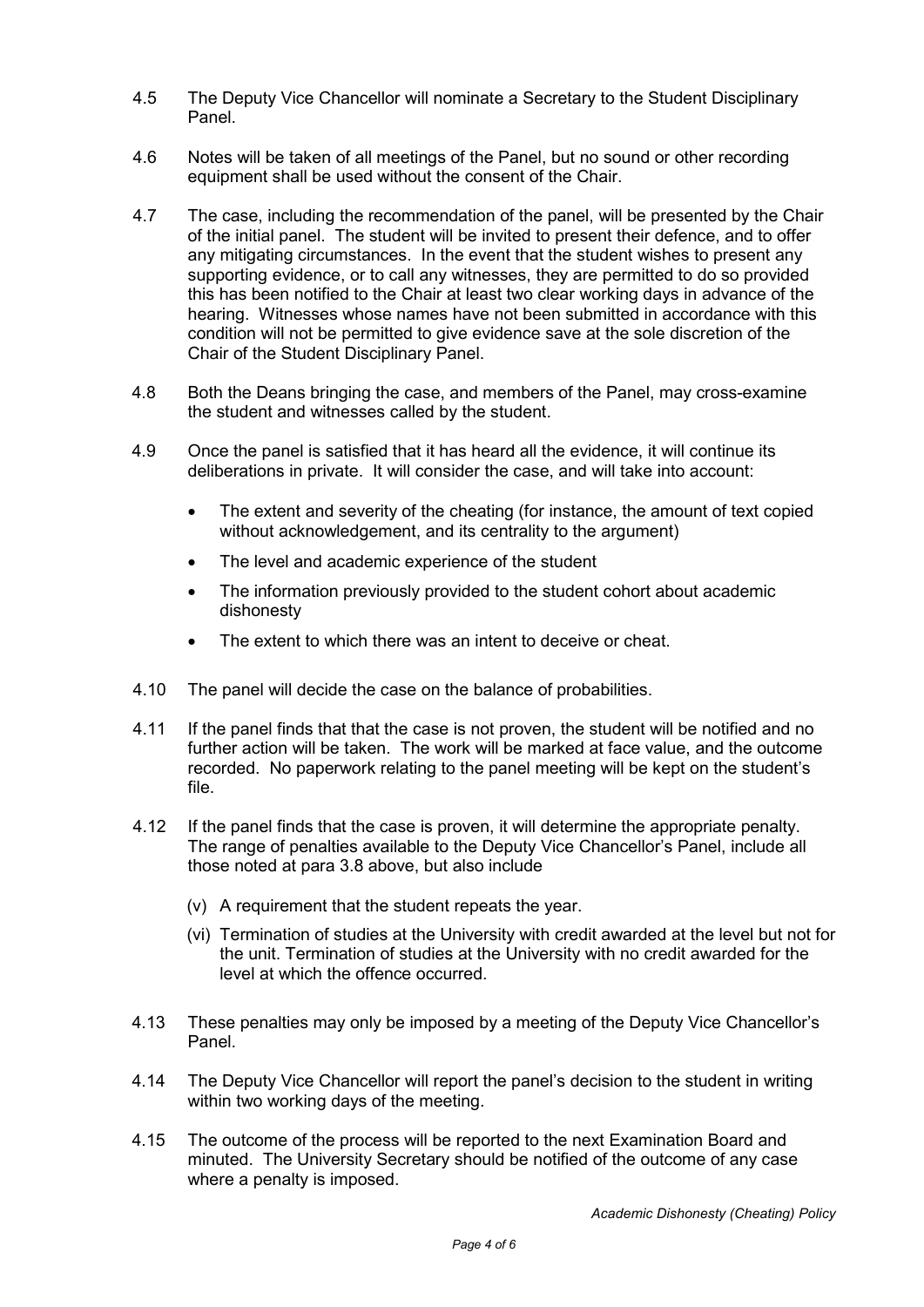# **5.0 Appeal to the Principal and Vice-Chancellor**

- 5.1 If the student is dissatisfied with the outcome of the case, they may appeal in writing to the Principal and Vice-Chancellor. The letter of appeal must be lodged with the Principal and Vice-Chancellor's Office within ten working days of the date of notification of the decision.
- 5.2 A student may appeal on the following grounds:
	- That due process was not followed, and that this had a material bearing on the outcome of the hearing; and/or
	- That the penalty imposed is inconsistent with the severity of offence; and/or
	- That new evidence has since become available which is pertinent to the case, but was not available at the time of the hearing; and/or
	- That the decision of the Panel was perverse, taking into account all the evidence presented.
- 5.3 The Principal and Vice-Chancellor will conduct a full review of the documentation relating to the case, including all documentation considered by the panel, and its decision. They will not normally meet with the parties concerned, but may request a meeting with the Chair of the panel to request clarification of any points raised by the student in their appeal, or to discuss the impact of any new evidence. The Principal and Vice-Chancellor will reach a judgement on the balance of the evidence, and will either:
	- Confirm the decision of the Panel
	- Uphold the appeal, and impose a lesser penalty
	- Uphold the appeal, and dismiss the case
- 5.4 The Principal and Vice-Chancellor will write to the student and the Chair of the Panel to confirm his decision. This will normally be within 10 working days of receipt of the letter of appeal although, as this authority cannot be delegated, there may be occasions where a longer time period is required, and in these cases the Principal and Vice-Chancellor's Office will contact the relevant parties to explain the circumstances. The Principal and Vice-Chancellor's letter of decision will also be copied to the Dean bringing the case, and the University Secretary to enable the record of decisions to be updated.
- 5.5 There is no further process of appeal within the University. If they are still dissatisfied, the student may be entitled to refer the case to the Office of the Independent Adjudicator, details of which will be made known to them in the Principal and Vice-Chancellor's letter of decision.